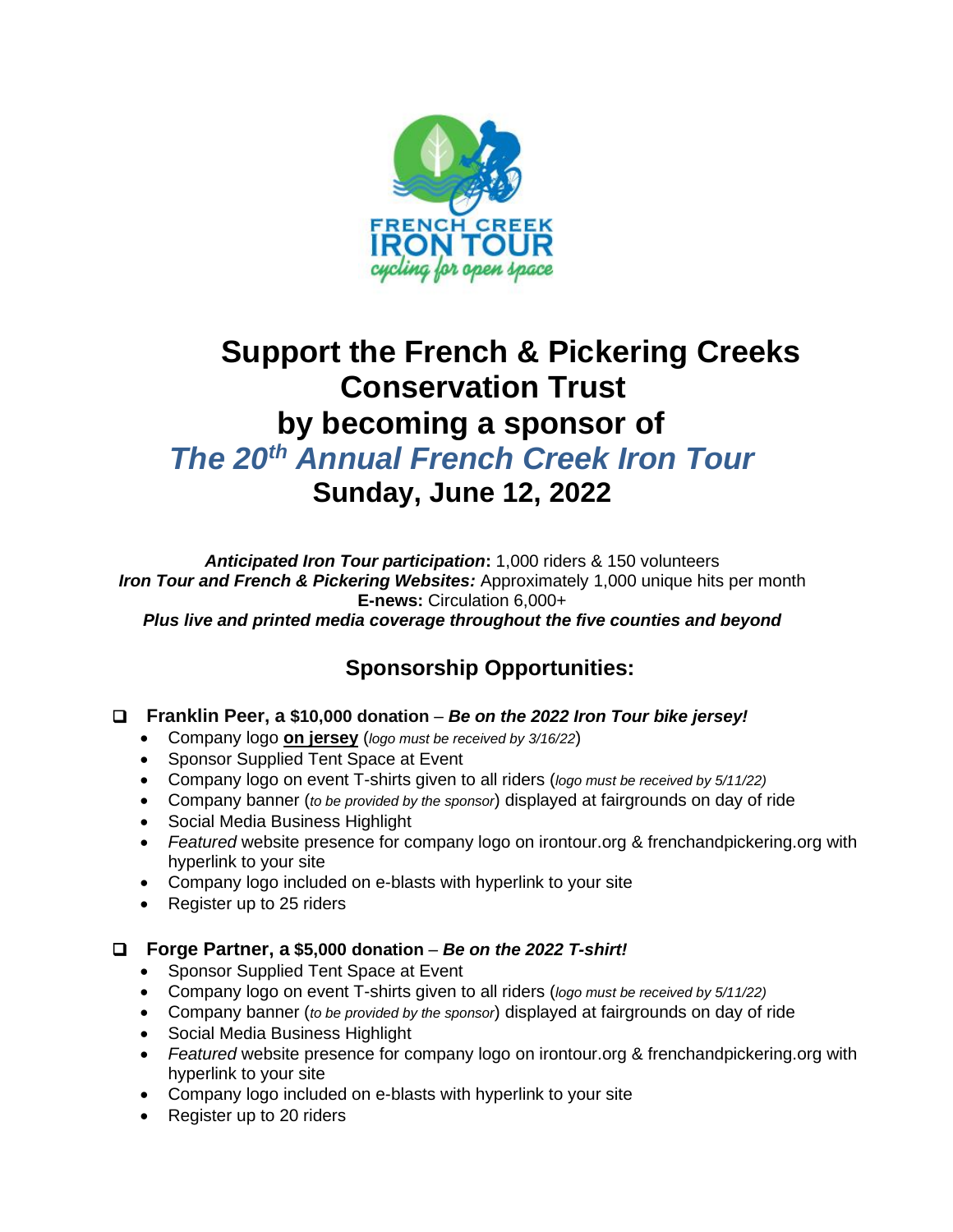#### ❑ **Iron Master, a \$2,500 donation** – *Be on the 2022 T-shirt!*

- Company logo on event T-shirts given to all riders (*logo must be received by 5/11/22)*
- Company banner (*to be provided by the sponsor*) displayed at fairgrounds on day of ride
- Social Media Business Highlight
- Company logo/individual name on irontour.org & frenchandpickering.org with hyperlink to your site
- Company logo/individual name on e-blasts with hyperlink to your site
- Register up to 10 riders

#### ❑ **Iron Miller, a \$1,000 donation**

- Company logo on event T-shirts given to all riders (*logo must be received by 5/11/22)*
- Social Media Business Highlight
- Company logo/individual name on e-blasts with hyperlink to your site
- Company logo/individual name on irontour.org & frenchandpickering.org with hyperlink to your site
- Register up to 3 riders

#### ❑ **Iron Forger, a \$500 donation**

- Company logo on event T-shirts given to all riders (*logo must be received by 5/11/22)*
- Company logo/individual name on irontour.org & frenchandpickering.org with hyperlink to your site
- Company logo/individual name on e-blasts with hyperlink to your site
- Register 2 riders

#### ❑ **Iron Apprentice, a \$250 donation**

- Company logo/individual name on irontour.org & frenchandpickering.org with hyperlink to your site
- Company logo/individual name on e-blasts with hyperlink to your site